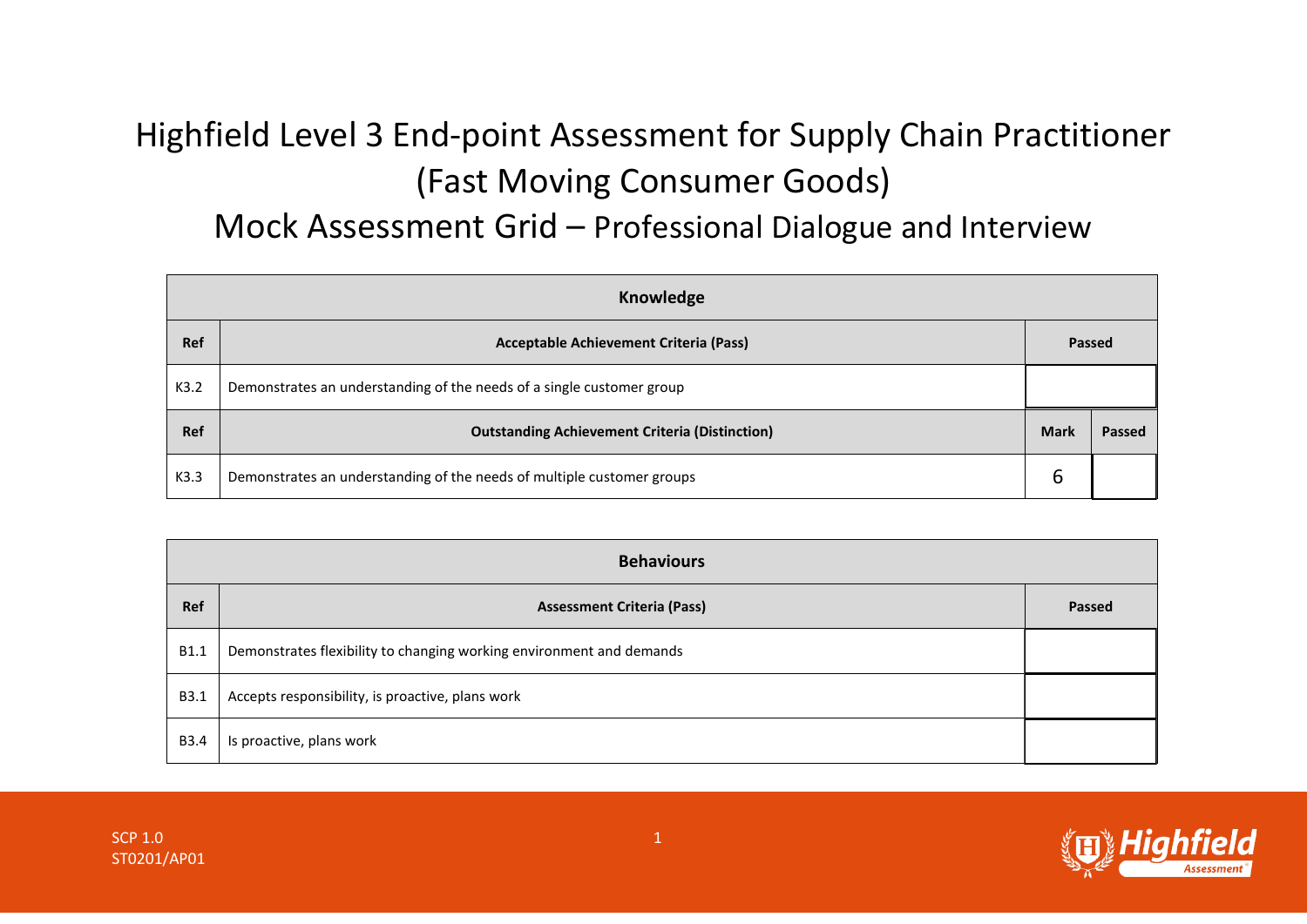| B4.1        | Builds good relationships with others                                                                                                   |             |               |
|-------------|-----------------------------------------------------------------------------------------------------------------------------------------|-------------|---------------|
| B4.2        | Works collaboratively                                                                                                                   |             |               |
| B4.3        | Contributes ideas and challenges appropriately                                                                                          |             |               |
| <b>B5.3</b> | Works to identify and ensure root causes of problems are resolved, demonstrating a tenacious approach                                   |             |               |
| B7.1        | Ensures safety of self and others, hygienic                                                                                             |             |               |
| B7.2        | Challenges safety issues                                                                                                                |             |               |
| B8.1        | Acts in alignment with the business vision and values                                                                                   |             |               |
| B8.2        | Completes activity to learn about FMCG industry                                                                                         |             |               |
|             |                                                                                                                                         |             |               |
| Ref         | <b>Assessment Criteria (Pass)</b>                                                                                                       | <b>Mark</b> | <b>Passed</b> |
| B1.2        | Constructively questions and challenges to understand the reasons behind the change. Sets a positive example for others<br>about change | 4           |               |
| <b>B3.3</b> | Plans to exceed objectives. Effectively prioritises and re-prioritises work to meet objectives                                          | 4           |               |
| B4.4        | Contributes to team based discussions/problem solving                                                                                   | 4           |               |
| <b>B5.2</b> | Adopts a preventative approach to problem solving                                                                                       | 4           |               |
| B7.3        | Promotes safe working                                                                                                                   | 4           |               |